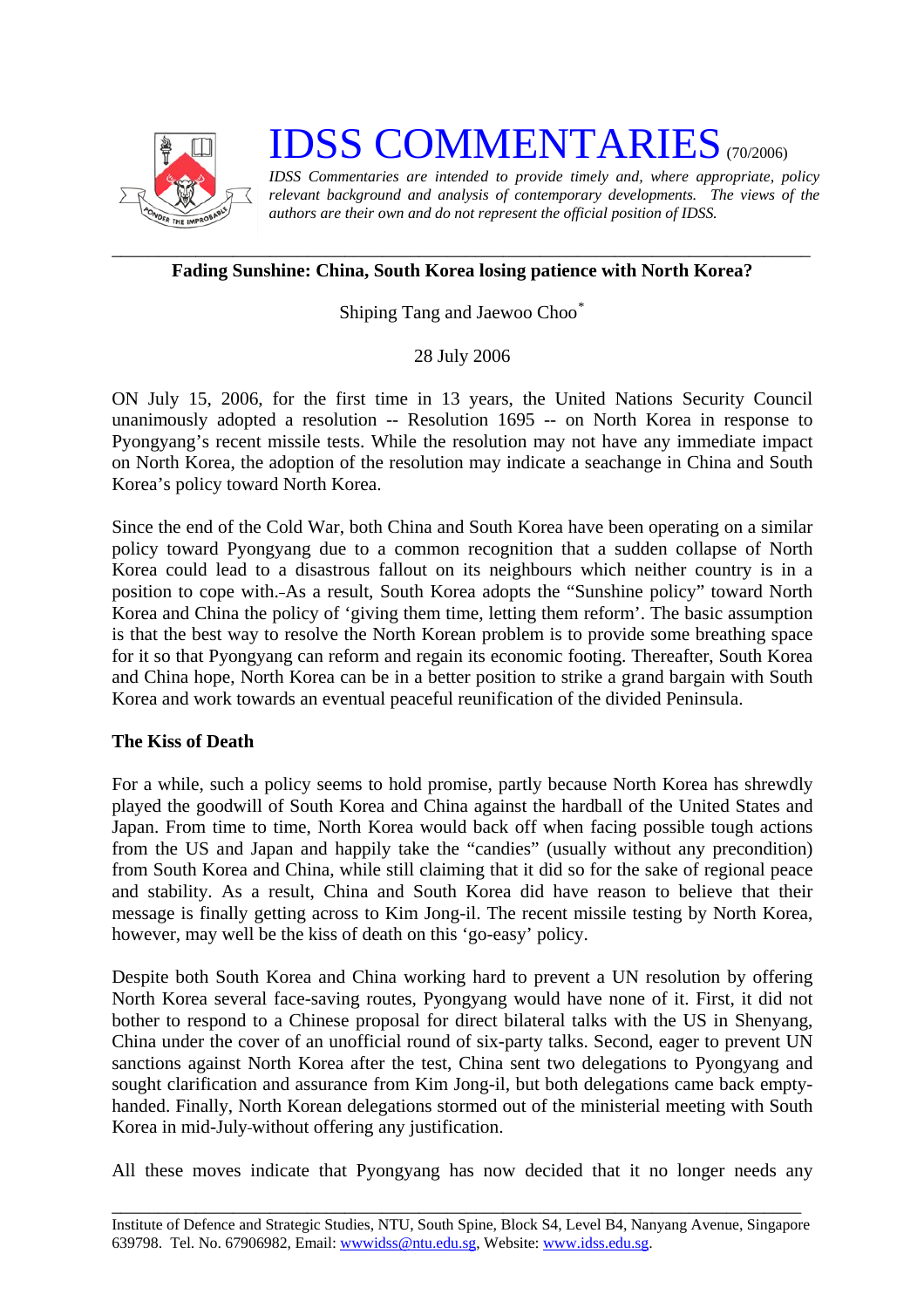goodwill from Beijing and Seoul. Indeed, by calling the UN resolution 'gangster -style', it is essentially treating South Korea and China as no different from the US and Japan. None of these gestures from the North bode well for Beijing and Seoul: the old 'go-easy' policy toward North Korea is getting increasingly untenable either for Beijing or Seoul.

In China, a growing sense of impatience and annoyance has been building up among China's foreign policy analysts and perhaps also its leadership for the past two years. For the Chinese, the North Korean problem has simply consumed too much of Beijing's foreign policy capital and too much of its attention; Beijing already has too many other issues to take care of and it simply does not want to spend so much time and energy, let alone hard cash, on the problem. More importantly, Beijing has been asking: What does it get in return for supporting Pyongyang, other than diplomatic headaches?

Likewise, in South Korea, without genuine and sustained reciprocity from the North, the Sunshine policy has been under constant attack from the political opposition. While reconciliation and benevolence may still be the right policy in the long run, many in Seoul are coming round to the unhappy view that Kim Jong-il may not be the right man to do business with.

Seen in this light, China and South Korea's support of the UN resolution might indicate that both countries have now come to an unpleasant but perhaps inevitable conclusion: The problem is not with the strategy to help North Korea reform. Nor is it with the possibility that Kim Jong-il failed to get the message that economic reform and cooperation with South Korea is its only way out. Rather, the problem may be that Kim Jong-il cannot and will not reform, even if he has now fully grasped its necessity.

## **Why Kim Jong-il Cannot Reform**

Past explanations why Kim Jong-il had not initiated reforms and behaved moderately had usually given him the benefit of the doubt: Maybe North Korea lacks the experience and the human capital to implement the reforms; maybe it fears the United States; or maybe Kim Jong-il is held hostage by his powerful military. Few have recognized the possibility that reform may be a mission impossible for Kim Jong-il.

The fundamental problem is that Kim Jong-il simply cannot launch a reform as Deng Xiaoping did earlier in China because there is a critical difference between the situation Deng and Kim Jong-il faced respectively. Whereas Deng could shift much of the blame to his predecessor, Mao Zedong, and then head towards a new course, Kim Jong-il cannot: His predecessor was his late father Kim Il Sung; for Kim Jong-il to repudiate the legacy of his father for the sake of open reform is equivalent to commiting instant political suicide. If this interpretation holds true, then no matter how much sunshine and how much time and help that South Korea and China can shower on North Korea, and no matter how smart Kim Jongil is, North Korea is stuck.

The change of tactics by China and South Korea toward North Korea thus may signal that Beijing and Seoul are finally prepared to face a haunting prospect -- that as long as Kim Jong-il is in power, there are not going to be any major changes. China and South Korea therefore will have to live with it without achieving any tangible progress on the North Korean problem: North Korea under Kim Jong-il simply cannot be saved.